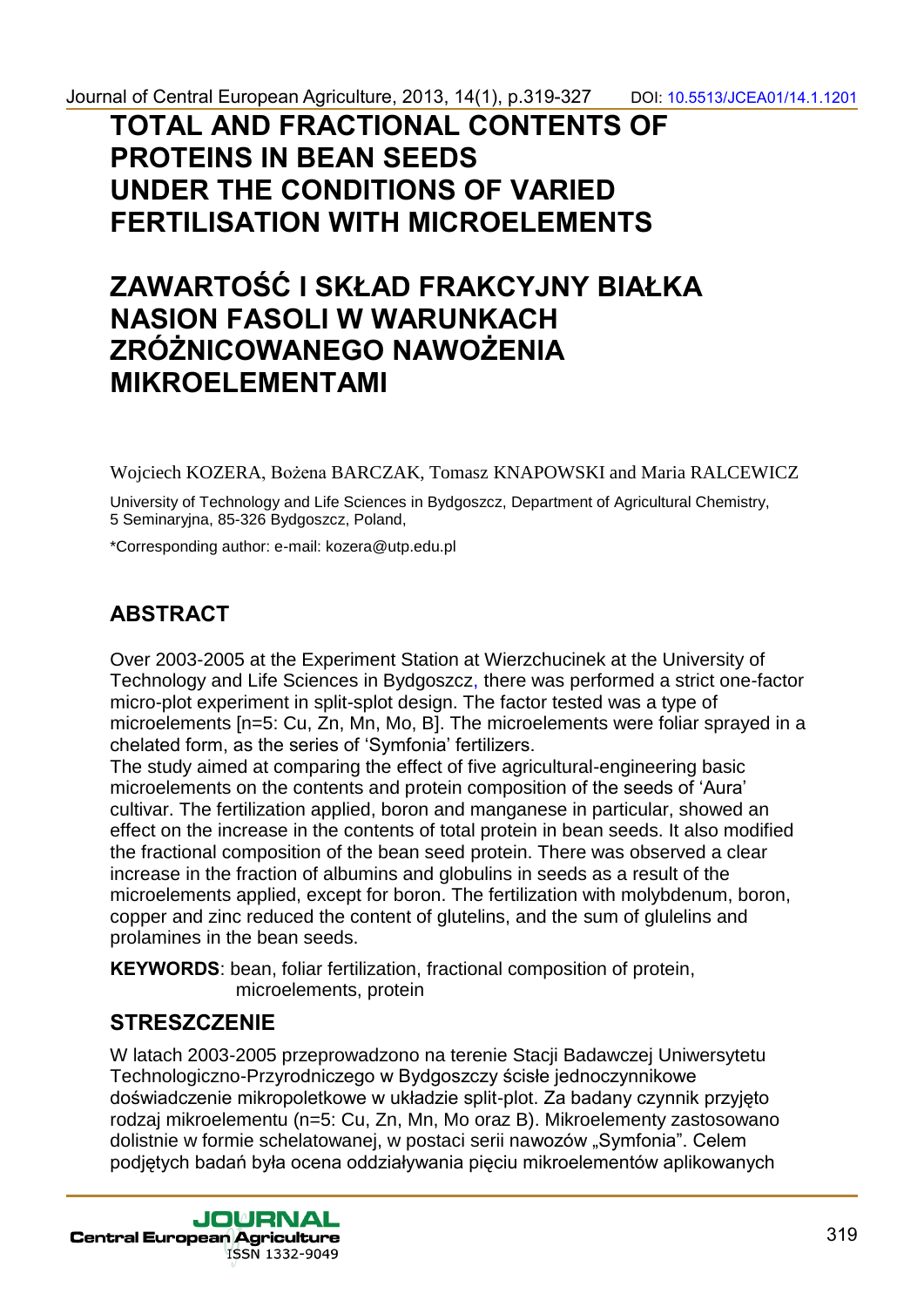dolistnie w formie schelatowanej, na zawartość i skład frakcyjny białka nasion fasoli odmiany 'Aura'.

Wykazano oddziaływanie zastosowanych mikroelementów, w szczególności manganu i boru, na zwiększenie zawartości białka ogólnego w nasionach fasoli. Zastosowane nawożenie modyfikowało również jego skład frakcyjny. Stwierdzono wyraźny wzrost udziału albumin i globulin w nasionach fasoli pod wpływem zastosowanych mikroelementów, z wyjątkiem boru. Nawożenie molibdenem, borem, miedzią oraz cynkiem obniżało zawartość glutelin, a także udział sumy glutelin i prolamin w nasionach.

**SŁOWA KLUCZOWE**: fasola, nawożenie dolistne, frakcje białkowe, mikroelementy, białko

## **STRESZCZENIE SZCZEGÓŁOWE**

Podstawą badań było jednoczynnikowe ścisłe doświadczenie mikropoletkowe, przeprowadzone w latach 2003-2005 na terenie Stacji Badawczej Uniwersytetu Technologiczno-Przyrodniczego, zlokalizowanej w Wierzchucinku (Borys et al. 1996). Założono je metodą losowanych podbloków w układzie split-plot w trzech powtórzeniach na glebie płowej, klasy bonitacyjnej III b, kompleksu żytniego dobrego. Zasobność gleby w przyswajalne formy fosforu, potasu oraz cynku, manganu i boru była średnia, natomiast zawartość miedzi oszacowano jako niską. Badanym czynnikiem był rodzaj mikroelementów (n=5: Cu, Zn, Mn, Mo i B), zastosowanych w postaci serii nawozów 'Symfonia', zawierających schelatowaną formę tych pierwiastków. Celem badań była ocena wpływu aplikowanych dolistnie mikroelementów na zawartość i skład frakcyjny białka nasion fasoli odmiany 'Aura'. W nasionach fasoli oznaczono zawartość azotu ogólnego metodą Kjeldahla, natomiast skład frakcyjny białka - metodą Michaela-Bluma w modyfikacji Łoginowa i in, poddając je ekstrakcji kolejno: wodą destylowaną (albuminy i azot niebiałkowy), 5% roztworem siarczanu [VI] potasu (globuliny) oraz 0,1 M roztworem NaOH w 70% etanolu (prolaminy i gluteliny). Stwierdzono, że zastosowane nawożenie dolistne roztworami manganu i boru, wpływało istotnie na zawartość białka ogólnego w suchej masie nasion fasoli. W warunkach prowadzonych badań wykazano istotny wpływ zastosowanych mikroelementów, z wyjątkiem boru, na udział albumin w białku nasion fasoli. Najwyższą zawartość albumin uzyskano na obiektach, na których aplikowano dolistne cynk oraz mangan. Szczególnie korzystny wpływ na zawartość globulin, frakcji o największym ilościowym udziale w białku nasion fasoli, miało dolistne zastosowanie molibdenu i cynku. Średnia zawartość sumy albumin i globulin była istotnie modyfikowana przez zastosowane nawożenie mikroelementami. Stwierdzono wyraźny wzrost zawartości sumy tych frakcji na wszystkich obiektach nawozowych w odniesieniu do obiektu kontrolnego. Przeprowadzone badania wykazały, że pod wpływem dolistnej aplikacji mikroelementów średnia zawartość sumy glutelin i prolamin na ogół obniżała się w porównaniu z obiektem nieopryskiwanym. Stwierdzone zmiany składu frakcyjnego białka fasoli pod wpływem nawożenia mikroelementami mogą odgrywać znaczącą rolę w kształtowaniu jego wartości biologicznej.

### **INTRODUCTION**

Vegetables are one of the main sources of proteins in human food, with bean being one of the most important vegetable crops containing highly valuable protein,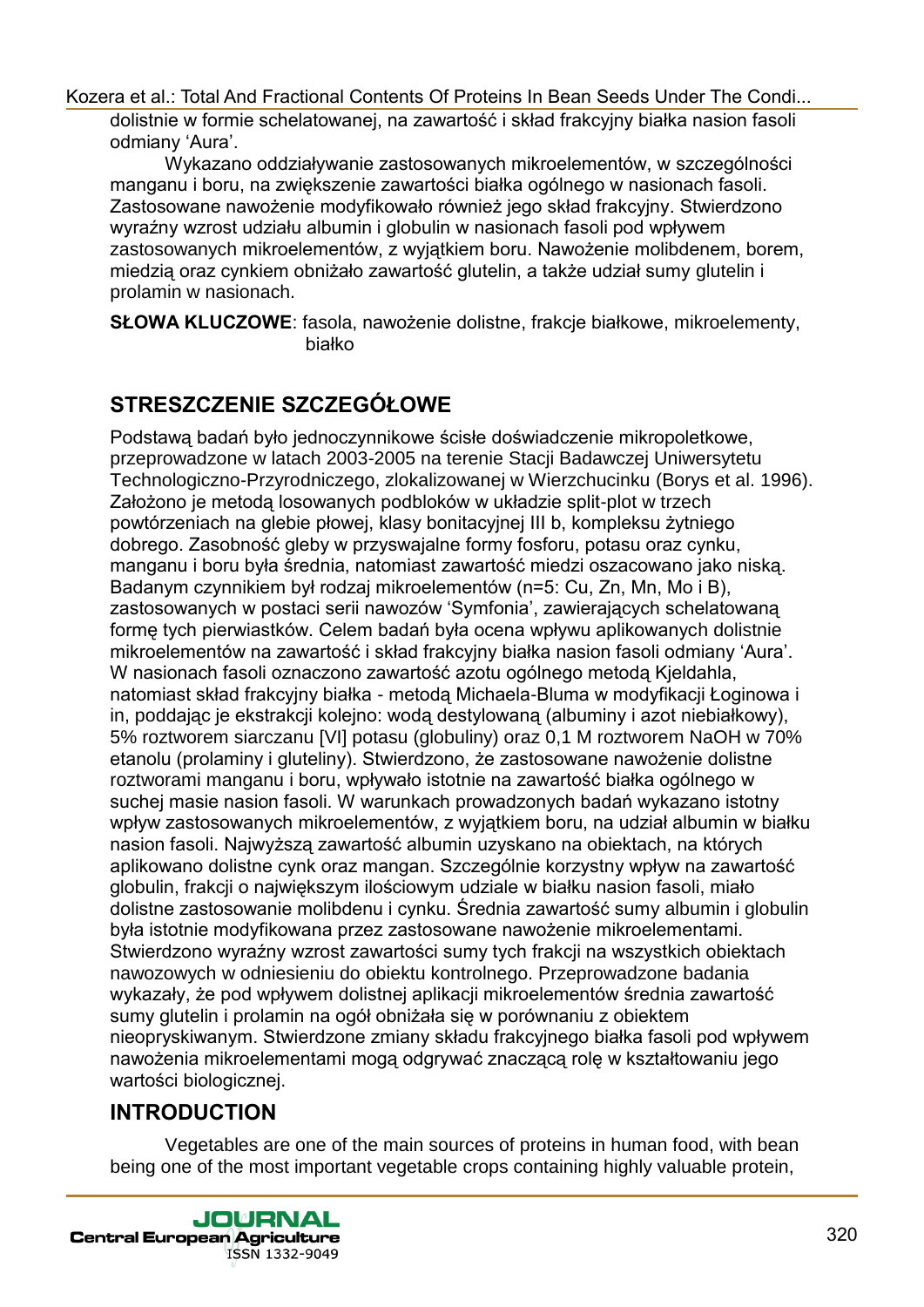which is a precious supplement of animal protein (Martín-Cabrejas et. al 1997). Producing a high qualitative bean crop depends on the effectiveness of symbiosis and satisfying the increasing nutritional requirements of the plants throughout increased photosynthesis and seed-filling. A developed root system enabling the plant to collect nutrients from sparingly soluble compounds (Jasińska and Kotecki 1993) lowers the effectiveness of fertilisation of the Fabaceae with macrocomponents, compared to other crops. A significant factor limiting the bean yielding and lowering the quality of biological crop may be shortage of microelements, which is due to the reduced content of their forms assimilable by plants in soil (Grzyś 2004), the increased demand, or impeded uptake caused by precipitation shortage in the vegetation period (Sienkiewicz-Cholewa (2002); Szewczuk and Michałojć 2003). An adequate supply of leguminous plants with the most important microelements enhances the adequate pattern of photosynthesis and the processes connected with nitrogen transformation and the synthesis of amino acids (Ziółek and Kulig 1999). Since foliar fertilisation, as opposed to soil fertilisation, is an agrotechnical procedure that acts almost immediately (Szewczuk and Michałojć 2003), it seems to be the best way of complementing nutrient deficits in plants. According to the assumed research hypothesis, a suitable selection of microelements and their use in the right proportions should enhance not only the contents but also the fractional distribution of the bean seed proteins, thus improving its biological quality. The study aimed at assessing the effect of five agricultural-engineering basic microelements on the contents and protein composition of the seeds of 'Aura' cultivar.

### **MATERIAL AND METHODS**

Over 2003-2005 at the Experiment Station at Wierzchucinek, of the University of Technology and Life Sciences in Bydgoszcz, there was carried out a strict onefactor microplot experiment in split-splot design, in three replications, on fallow land classified as 3b productivity class, a good rye complex. The abundance of assimilable forms of phosphorus, potassium and zinc, manganese and boron was average, however, the content of copper – low. The type of microelements [n=5: Cu, Zn, Mn, Mo, B] constituted the experimental factor. The microelements were foliar sprayed in a chelated form, as the series of 'Symfonia' fertilisers, at the dose of 200  $q$ ·ha<sup>-1</sup> for each element.

In mechanically disintegrated bean seeds, a total nitrogen content was determined with the Kjeldahl's method, and the fractional contents of proteins – using the method of Michael-Blum (1960). The protein fractions were extracted, in turn, with: distilled water, 5% solution of potassium sulfate (VI), and 0.1 M NaOH in 70% ethanol, isolating, respectively: nitrogen non-proteinous compounds and albumins, globulins and glutelins, as well as prolamines. Albumins were separated from nitric nonproteinous compounds as a result of precipitation with 20% solution of trichloroacetic acid. Glutelins were separated from prolamines by alcoholic extraction with pH=5.5. The contents of the individual fractions were calculated by determining nitrogen in the respective precipitates or extracts, using the Kjeldahl's method and expressed as a fraction of their nitrogen in a total content of this element (g  $N \cdot kg^{-1}$  of the protein). The results were verified with the analysis of variance for randomized block designs and the Tukey test at the significance level of  $\alpha$  = 0.05 was used to assess the significance of differences.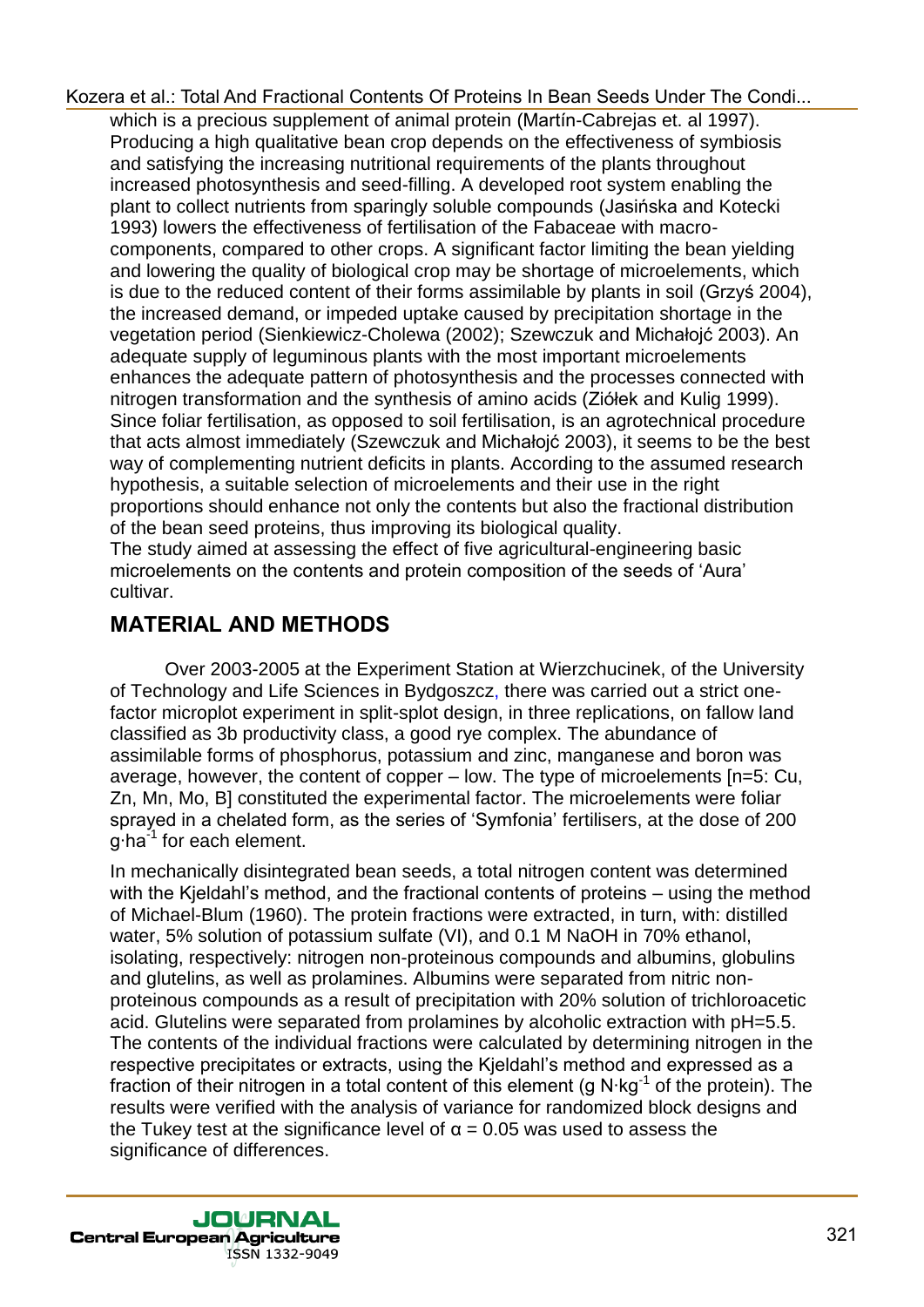#### **RESULTS AND DISCUSSION**  [Kozera et al.: Total And Fractional Contents Of Proteins In Bean Seeds Under The Condi...](http://jcea.agr.hr/volumes.php?search=Article%3A1201)

The present research demonstrated that the use of foliar fertilisation with solutions of boron and manganese affected the content of total protein in dry matter of bean seeds (Table 1).

Table 1. Total protein content in bean seeds in relation to fertilisation with microelements  $[q kq^{-1}d.m.]$ 

Tabela. 1. Zawartość białka ogólnego w nasionach fasoli w zależności od nawożenia mikroelementami  $[g \, kg^{-1} s.m.]$ 

| Year/Rok      |       | Mn    | Zn    | Cu    | Mo    |       | $LSD_{0.05}/NIR_{0.0}$ |
|---------------|-------|-------|-------|-------|-------|-------|------------------------|
| 2003          | 328.3 | 329.0 | 325.0 | 341.3 | 337.0 | 347.0 | 15.91                  |
| 2004          | 302.3 | 326.0 | 311.0 | 294.3 | 302.7 | 329.0 | 10.16                  |
| 2005          | 326.7 | 337.3 | 335.0 | 338.7 | 331.0 | 325.3 | n.s/n.i.               |
| 2003-<br>2005 | 319,1 | 330.8 | 323,7 | 321.4 | 323.6 | 336.1 | 10.14                  |

n.s. – n.i. – non significant differences – różnice nieistotne

Czuba et al. (1999) also report on a clear reaction of leguminous plants on foliar fertilization with microelements, particularly with magnesium. Depending on the micro-element used, the content of total protein, on average, ranged from 319.1 g·kg  $1$  to 336.1 g·kg $1$  for three years of the experiment. The highest value of total protein was found in the seeds sprayed with boron and manganese solutions. This procedure induced an increase in the mean content of protein for bean seeds: 5.3% and 3.6%, respectively, as compared with the control. A favourable effect of boron was found particularly in the second year of the experiment, when the increase in total protein content in bean seeds reached 8.8%, as compared with the nonspraying. After applying zinc, copper and molybdenum, the mean content of protein in seeds generally increased, as compared with the control, however, the increase was not significant. Manganese, zinc molybdenum, boron and copper are essential parts of living tissues and perform essential and specific functions. They are components of many enzymes controlling metabolic processes in organisms. The lack of micro-elements in soil and plants disturbs biochemical processes, inhibiting their growth and development. A physiological role of micro-elements has been already quite well recognised. Manganese, responsible for increasing the intensity of photosynthesis, stimulating nitrogen assimination and protein biosynthesis (Cakmak 2000; Henriques 2003; Prusiński and Kotecki 2006), demonstrated in our experiment a very favorable effect on the increase in total protein content in the bean seeds. Boron, participating in the formation of wall structures, cell divisions as well as in the protein synthesis (Brown et al. 2002; Matsunaga et al. 2003), showed the most favorable effect of all the nutrients investigated on the increase in the content of protein in the seeds. The element, according to Ruiz et al. (1998), also plays an essential role in the process of reducing nitrates (V) in the plant. Copper, zinc and molybdenum play also an important role in the transformations of nitrogen in plants, however, as shown by the present results, the elements did not modify the content of total protein significantly. The effect of micro-elements on the plant metabolism is a high-complex process resulting from their direct and indirect effects on the individual transformations, which makes the present results difficult to account for.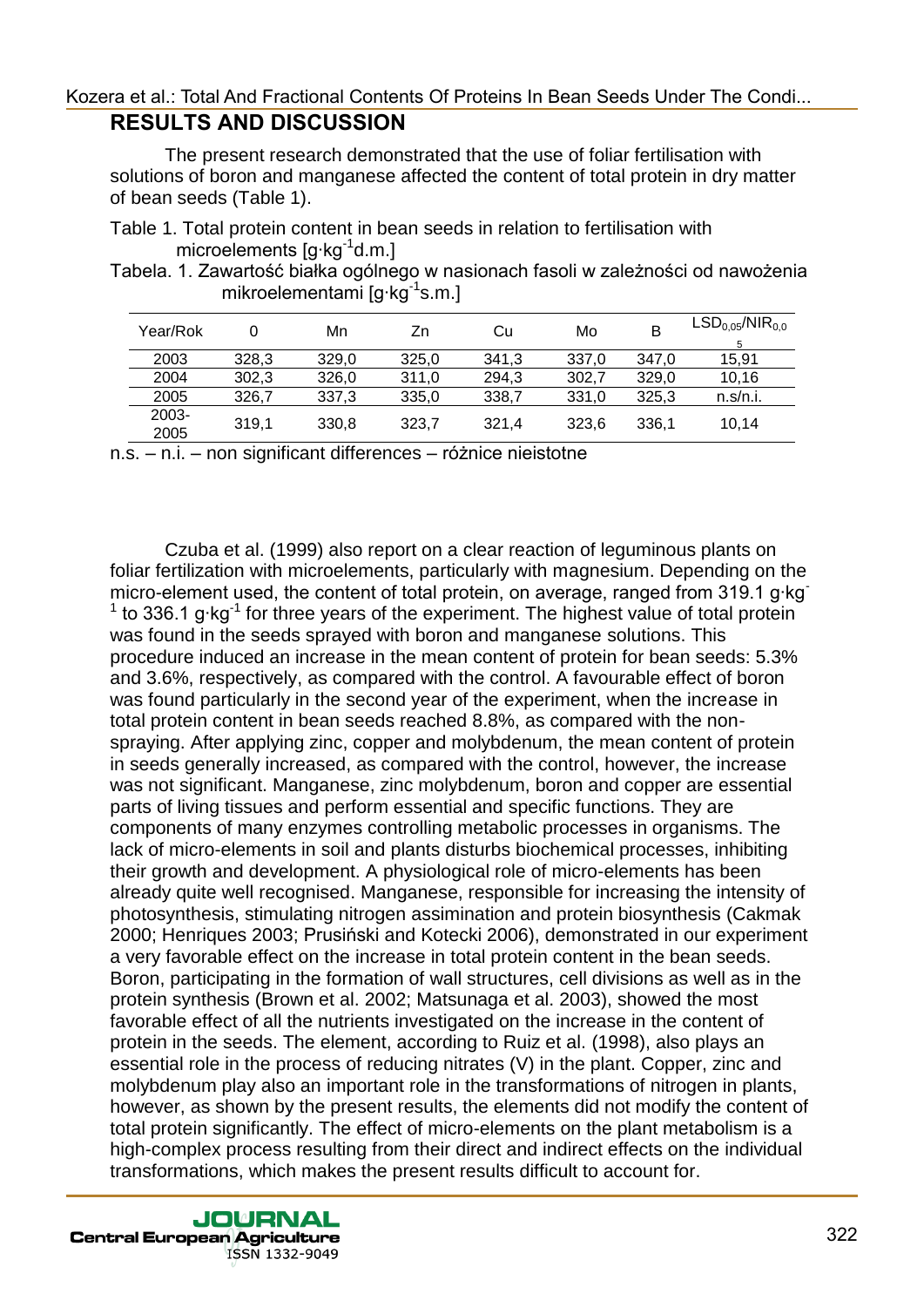The present research showed a significant effect of the fertilization applied on the presence of albumins in the bean seed protein, the mean content of which was 7.01  $q$ ·kg<sup>-1</sup> of seeds for the three years of the experiment (Table 2).

Tabela. 2. Udział frakcji białkowych w nasionach fasoli w zależności od nawożenia mikroelementami  $\lceil q \rceil$  nasion]

| Muicroelement<br>s | Albumins<br>Albuminy | <b>Globulins</b><br>Globuliny | Glutelins<br>Gluteliny | Prolamins<br>Prolaminy | LSD <sub>0.05</sub> /NIR <sub>0.0</sub> |  |  |
|--------------------|----------------------|-------------------------------|------------------------|------------------------|-----------------------------------------|--|--|
| Mikroelementy      |                      |                               |                        |                        | 5                                       |  |  |
| 2003               |                      |                               |                        |                        |                                         |  |  |
| $\pmb{0}$          | 5,79                 | 15,24                         | 2,20                   | 0,75                   | Alb.-0,726                              |  |  |
| Mn                 | 6,41                 | 17,41                         | 2,18                   | 0,70                   | Glob.-1,724                             |  |  |
| Zn                 | 6,50                 | 18,20                         | 1,92                   | 0,84                   | Glut. - 0,260                           |  |  |
| Cu                 | 6,10                 | 16,30                         | 2,02                   | 0,78                   | $Prol. -$                               |  |  |
| Mo                 | 6,72                 | 18,99                         | 1,71                   | 0,76                   | n.s./n.i.                               |  |  |
| В                  | 6,00                 | 15,59                         | 1,81                   | 0,73                   |                                         |  |  |
|                    |                      | 2004                          |                        |                        |                                         |  |  |
| $\mathbf 0$        | 5,98                 | 15,88                         | 3,18                   | 0,67                   |                                         |  |  |
| Mn                 | 6,92                 | 16,55                         | 3,32                   | 0,68                   | Alb.-0,379<br>Glob.-2,511               |  |  |
| Zn                 | 7,12                 | 18,96                         | 2,59                   | 0,65                   | Glut. - 0,407                           |  |  |
| Cu                 | 6,31                 | 16,42                         | 2,43                   | 0,62                   | Prol. –                                 |  |  |
| Mo                 | 6,82                 | 18,39                         | 2,59                   | 0,59                   | n.s./n.i.                               |  |  |
| В                  | 6,18                 | 15,84                         | 2,99                   | 0,62                   |                                         |  |  |
| 2005               |                      |                               |                        |                        |                                         |  |  |
| $\mathbf 0$        | 7,62                 | 16,25                         | 2,50                   | 0,87                   |                                         |  |  |
| Mn                 | 8,90                 | 16,74                         | 2,35                   | 1,02                   | Alb.-0,452                              |  |  |
| Zn                 | 8,73                 | 16,79                         | 2,45                   | 1,12                   | Glob.- n.i./n.s                         |  |  |
| Cu                 | 8,71                 | 16,30                         | 2,61                   | 0,89                   | Glut. - 0,320                           |  |  |
| Mo                 | 7,91                 | 17,15                         | 2,25                   | 0,81                   | Prol. $- 0,174$                         |  |  |
| B                  | 7,52                 | 15,75                         | 2,22                   | 0,92                   |                                         |  |  |
| 2003-2005          |                      |                               |                        |                        |                                         |  |  |
| $\mathbf 0$        | 6,46                 | 15,79                         | 2,63                   | 0,77                   |                                         |  |  |
| Mn                 | 7,41                 | 16,9                          | 2,62                   | 0,80                   | Alb.-0,136                              |  |  |
| Zn                 | 7,45                 | 17,98                         | 2,32                   | 0,87                   | Glob.-0,540                             |  |  |
| Cu                 | 7,04                 | 16,34                         | 2,35                   | 0,76                   | Glut. - 0,098                           |  |  |
| Mo                 | 7,15                 | 18,17                         | 2,19                   | 0,72                   | Prol. $-0.054$                          |  |  |
| В                  | 6,57                 | 15,73                         | 2,34                   | 0,76                   |                                         |  |  |

n.s. – n.i. – non significant differences – różnice nieistotne

Interestingly, the increase in the content of this fraction in proteins was found under the effect of each of the micro-elements applied, except for boron. Albumins are the structural and enzymatic proteins forming complex compounds with carbohydrates, lipids and nucleic acids (Jasińska and Kotecki 1993). This fraction is characterised by the most balanced composition of exogenous amino acids and determines the nutritional value of the seeds to a considerable extent. In comparison to the other proteins of bean seeds, albumins contain a substantial amount of tryptophan which, besides methionine, is the second amino acid limiting the nutritional value of the legumes proteins. This fraction also contains significant amounts of lysine and threonine (Flaczyk 1995). The highest content of albumins was reported for the treatment where foliar fertilization with zinc was applied. As compared with the

JOURNAL **Central European Agriculture** ISSN 1332-9049

Table 2. Participation of protein fractions in bean seeds in relation to fertilisation with microelements  $[g \, kg^{-1}]$  of seeds]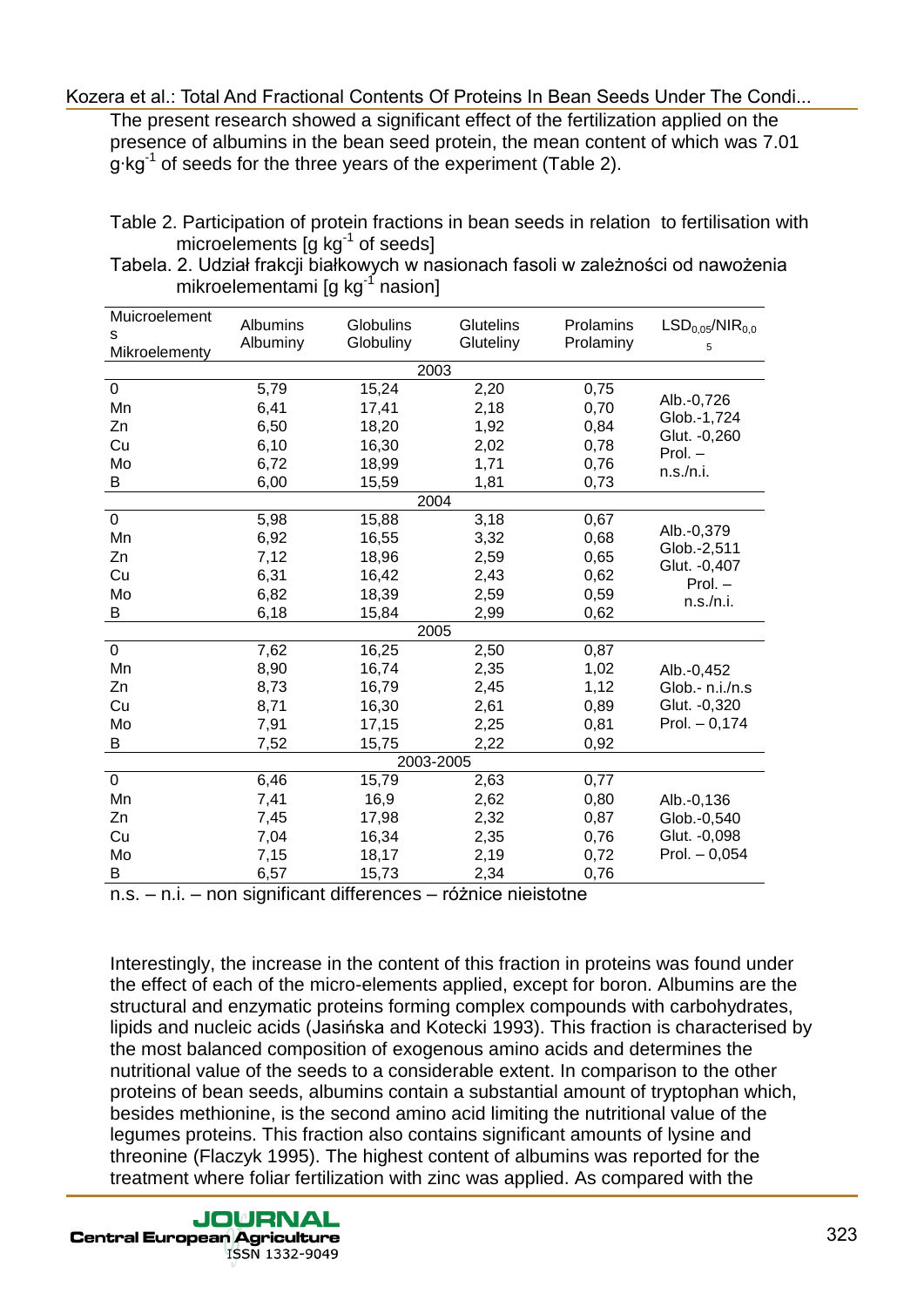control, the difference was on average 15.3%. The foliar application of the other elements resulted in slightly lower increases in the content of that fraction, with the respective differences being on average: for manganese – 14.7%, for copper – 9.0%, for molybdenum – 10.7%. Interestingly the reaction after the cooper application was recorded only in 2005.

In the present research, foliar fertilization with molybdenum and zinc showed an especially favorable effect on the contents of globulins, the quantitatvely highest fraction in the bean protein, which resulted in the mean increase in their content by 15.1 and 13.9%, as compared with the non-fertilized control. Fertilisation with manganese and copper resulted in an average increase in globulins, respectively, by: 7.0 and 3.5%. In 2003 molybdenum (a 24.6% increase) and zinc (a 19.4% increase) were most effective. A similar reaction of globulins on the fertilization with those microelements was also recorded in 2004, while in the successive year there was noted no clear effect on the contents of that fraction in bean seeds.

In leguminous plant seeds the proteins are mainly represented by globulins (Lampart-Szczapa 1997), which make 80-90% of the total protein, whereas the other proteins represent albumins, the level of which ranges from 10 to 25% of total protein in seeds (Jasińska and Kotecki 1993). The globulins present in codyledons of fabaceae plant embryos are storage proteins, consisting of legumins and vicilins. Legumins are characterised by higher contents of methionine and cysteine – basic sulphur amino acids (SAA), the deficiency of which in protein of leguminous plants is a factor limiting its biological value.

Zinc, molybdenum and manganese showed the greatest favorable effect on the contents of albumins and globulins in the bean seeds. The bean is a plant susceptible to the deficiency in these microelements (White and Broadley 2001). Besides several biochemical reactions they participate in, zinc and manganese play an important role in the transformations of nitrogen compounds (Zimmer and Mendel 1999; Cakmak 2000; Henriques 2003). Foliar fertilization, rapidly enhancing the supply of plants with nutrients, primarily affects the elements the deficiency of which the plant is most sensitive to. A lower susceptibility of the bean to copper deficiency, also taking part in the transformations of nitrogen compounds (Sienkiewicz-Cholewa and Wróbel 2004), resulted in a relatively lower yet significant increase in the contents of albumins and globulins in the seed protein after applying this microelement.

Based on the present results, it was demonstrated that the mean content of the total albumins and globulins was significantly modified by the fertilization with microelements applied (Table 3).

Table 3. Participation of protein fractions in bean seeds in relation to fertilisation with microelements  $[g \, kg^{-1}]$  of seeds]

Tabela. 3. Udział frakcji białkowych w nasionach fasoli w zależności od nawożenia mikroelementami [g kg<sup>-1</sup> nasion]

| Albumins+Globuli<br>ns<br>Albuminy+Globuli | ns<br>Gluteliny+Prolami | N-nonprotein<br>N-niebiałkowy | LSD <sub>0.05</sub> /NIR <sub>0.05</sub> |
|--------------------------------------------|-------------------------|-------------------------------|------------------------------------------|
| ny                                         | nv                      |                               |                                          |
|                                            | 2003                    |                               |                                          |
| 21,03                                      | 2,97                    | 4.84                          | Alb.+ Glob.-                             |
| 23,83                                      | 2,89                    | 5.02                          | 4.602                                    |
| 24,70                                      | 2,76                    | 4.47                          | Glut.+Prol.-0,391                        |
|                                            |                         | Glutelins+Prolami             |                                          |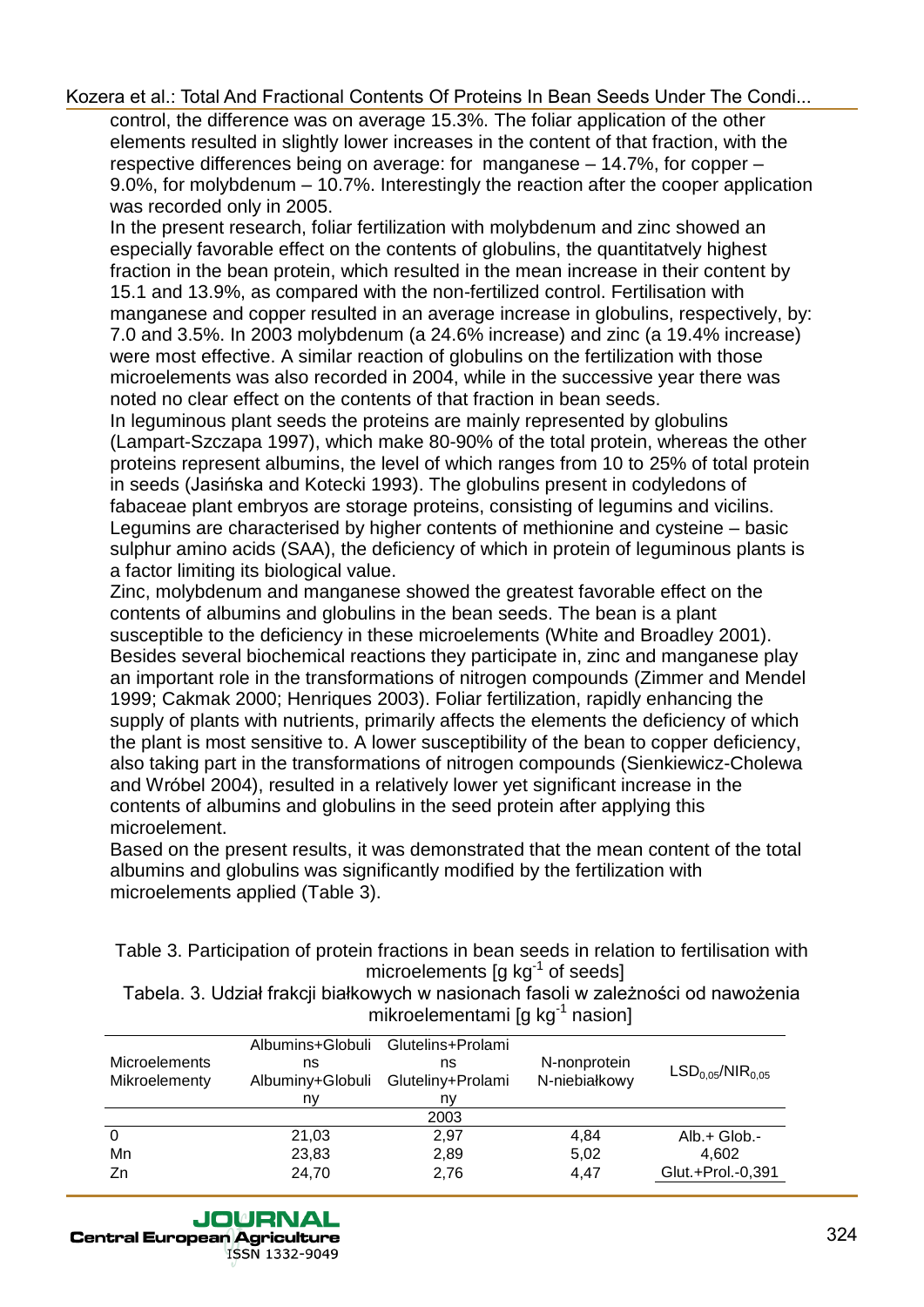|             |       |           |      | izura ul'alli Tulai Allu i Taulunai Obhluno Off Tululio III Duan occus Onuci Thu Obhu |
|-------------|-------|-----------|------|---------------------------------------------------------------------------------------|
| Cu          | 22,38 | 2,81      | 4,61 | N-n. -0,665                                                                           |
| Mo          | 25,70 | 2,47      | 4,75 |                                                                                       |
| B           | 21,58 | 2,53      | 5,11 |                                                                                       |
|             |       | 2004      |      |                                                                                       |
| 0           | 21,86 | 3,85      | 4,34 |                                                                                       |
| Mn          | 23,47 | 4,00      | 4,58 | Alb.+ Glob.-                                                                          |
| Zn          | 26,08 | 3,24      | 4,22 | 1,951                                                                                 |
| Cu          | 22,73 | 3,05      | 4,27 | Glut.+Prol.-0,418                                                                     |
| Mo          | 25,21 | 3,18      | 4,41 | N-n. -0,375                                                                           |
| В           | 23,36 | 3,61      | 4,62 |                                                                                       |
|             |       | 2005      |      |                                                                                       |
| $\mathbf 0$ | 23,87 | 3,37      | 4,02 |                                                                                       |
| Mn          | 25,64 | 3,37      | 5,03 | Alb.+ Glob.-                                                                          |
| Zn          | 25,53 | 3,57      | 3,55 | 1,368                                                                                 |
| Cu          | 25,01 | 4,50      | 4,06 | Glut.+Prol.-0,453                                                                     |
| Mo          | 23,26 | 3,06      | 3,89 | N-n. -0,472                                                                           |
| B           | 23,36 | 3,14      | 4,18 |                                                                                       |
|             |       | 2003-2005 |      |                                                                                       |
| $\mathbf 0$ | 22,25 | 3,40      | 4,40 |                                                                                       |
| Mn          | 24,31 | 3,42      | 4,88 | Alb.+ Glob.-                                                                          |
| Zn          | 25,44 | 3,19      | 4,08 | 0,414                                                                                 |
| Cu          | 23,37 | 3,12      | 4,32 | Glut.+Prol.-0,138                                                                     |
| Mo          | 24,98 | 2,90      | 4,35 | N-n. -0,144                                                                           |
| B           | 22,73 | 3,10      | 4,64 |                                                                                       |
|             |       |           |      |                                                                                       |

A clear increase in the sum of these fractions was observed for all the fertilizationapplied treatments as compared with the control. The mean content of total albumins and globulins was the highest in the seeds from the treatment which involved spraying with zinc (a 14.3% increase), however, the increase for the treatments which involved spraying with molybdenum, manganese, copper and boron was 12.3, 9.3, 5.0 and 2.2%, respectively. In the respective experiment years, spraying with zinc and manganese resulted in the fractions increasing by 7.0 and 7.4 in 2005, as well as 19.3 and 15.3 following the application of zinc and molybdenum in 2004. In 2003 the foliar application of molybdenum increased in total of albumins and globulins by 22.2%, as compared with the control.

The mean content of glutelins for three research years was 2.41 g·kg<sup>-1</sup> (Table 2). Foliar application of molybdenum, zinc, copper and boron reduced this fraction in bean seeds, as compared with the control, by 16.7; 11.8; 10.6; and 11.0%. Fertilization with microelements in 2005 did not differentiate the contents of glutelins in the bean seeds significantly. In 2004 fertilization with molybdenum and zinc reduced the glutelins fraction by 18.6%. In 2003 foliar application of molybdenum and boron reduced the contents of glutelin by 22.3% and 17.8%, as compared with the treatments without spraying.

The content of prolamines in the bean seeds, quantitatively the lowest fraction, was modified by microelement fertilization to a low extent. Foliar zinc application was the only one which increased the contents of prolamines in been seed proteins, on average for three years by 13.0%. The favorable effect of this micro-element was observed especially in 2005, when their significant increase accounted for 28.7%. The present research indicated that foliar fertilisation with microelements generally resulted in lowering the mean total content of the sum of glutelins and prolamines, as compared with the treatment without spraying (Table 3). Under the effect of spraying with zinc and boron, the fraction of the sum of glutelins and prolamines decreased by 6.2% and 8.8%, however, after the foliar application of copper and molybdenum - by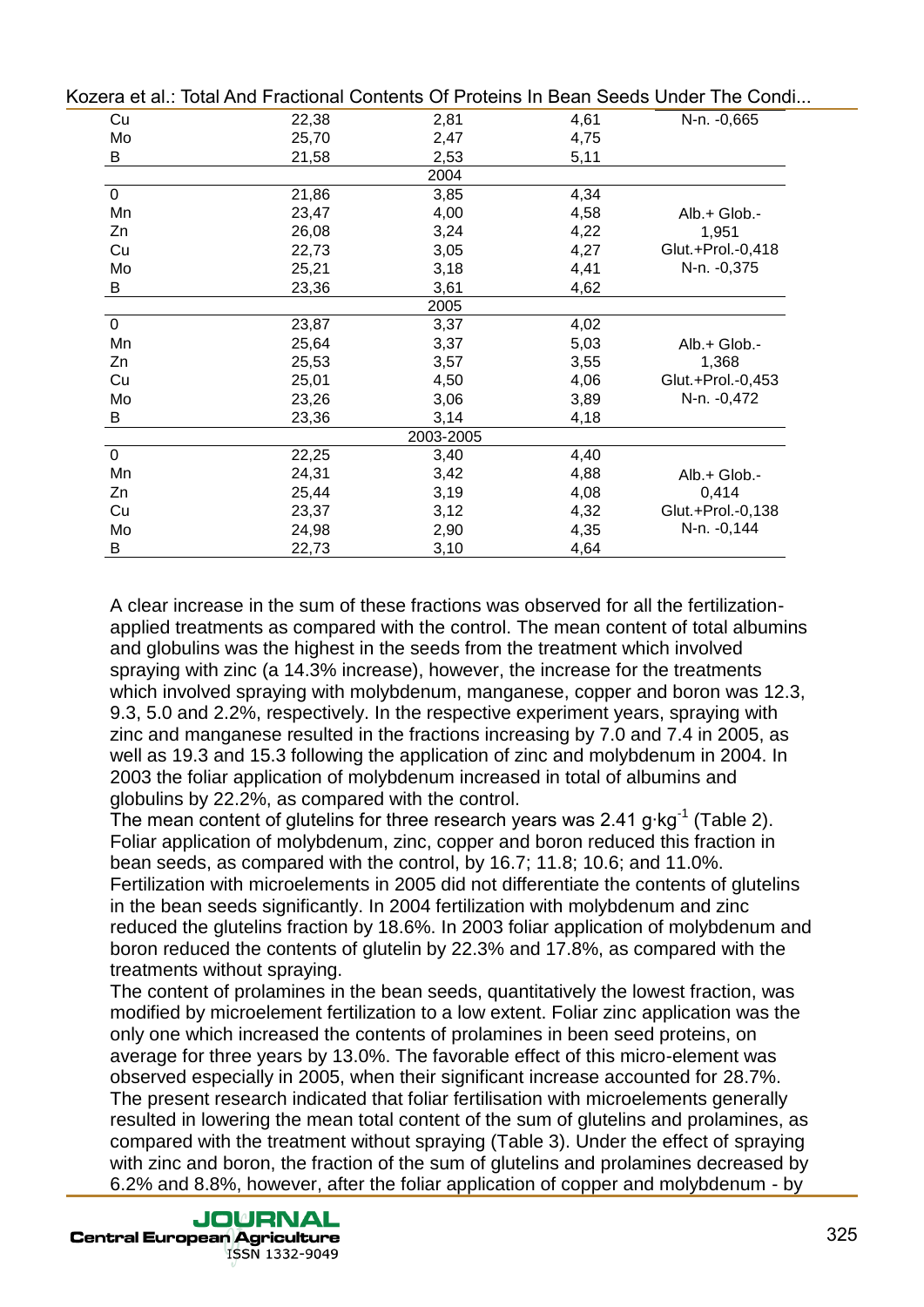8.2% and 14.7%. In 2004 the reduction after the application of the microelements was in 15.8% – for zinc, 20.8 – for copper and for 17.4 – after the application of molybdenum. In the other studies, the effect of the manganese applied on the content of the sum of glutelins and prolamines was inconsiderable. In 2003 the application of molybdenum and boron decreased the share of the mean sum of glutelins and prolamins by 16.8% and 14.8%, as compared with the control. The content of non-protein nitrogen changed clearly only under the effect of fertilisation with manganese in 2005 (a 25.1% increase). In 2003 the only differences in the contents of this fraction were observed in the bean seeds from the treatments where molybdenum, copper and zinc were foliar applied. On average, for three years of the experiment, spraying with manganese and boron increased the contents of non-protein nitrogen by 10.9% and 5.5%.

The protein of leguminous plants, in comparison to the protein of cereals, contains relatively high amounts of lysine and threonine, however, the factor limiting its biological value is a low content of sulphur amino acids (methionine and cysteine) (Jasińska and Kotecki 1993). Bean proteins are mainly represented by globulins which contain legumins with a higher share of those amino acids, and albumins, demonstrated by more balanced contents of exogenous amino acids. The present research demonstrated that the foliar application of copper, zinc, manganese, molybdenum and boron has shown a favorable effect on the content of the fractions in seeds and, at the same time, may contribute to increasing the biological value of the crop by enhancing the content of amino acids in seeds of this plant. Considering a high protein efficacy per area unit, characteristic for leguminous plants, the changes in the fractional content of the bean protein due to fertilisation with microelements seem to play a considerable role in forming their nutritive value.

### **CONCLUSIONS**

- 1. The foliar application of boron and manganese increased the total protein in the bean seeds significantly.
- 2. A clear increase in the fraction of albumins and globulins in the bean seeds was observed under the effect of all the micro-elements applied (manganese, zinc, copper and molybdenum), except for boron.
- 3. Fertilization with copper, zinc, molybdenum and boron reduced the content of glutelins and total glutelins and prolamins in the bean seeds, as compared with the control.

## **REFERENCES**

- Borys W., Cwojdziński W., Długosz J., Malczyk P., Skinder Z., Urbanowski St., Żarski J., (1996) Informator o Stacji Badawczej Wydziału Rolniczego Akademii Techniczno-Rolniczej w Mochełku. Wydział Rolniczy, Akademia Techniczno-Rolnicza w Bydgoszczy ss.53
- Brown P.H., Bellaloui N., Wimmer M.A., Bassil E.S., Ruiz J., Hu H., Pfeffer H., Dannel F., (2002) Boron in plant biology. Plant Biol., 4: 205-223
- Cakmak I., (2000) Possible roles of zinc in protecting plant cells from damage by reactive oxygen species. New Phytol. 146: 185-205.
- Czuba R., Sztuder H., Świerczewska M., (1999) Efekty dolistnego dokarmiania roślin uprawnych cz. IV. Reakcja roślin na dolistne stosowanie magnezu łącznie z